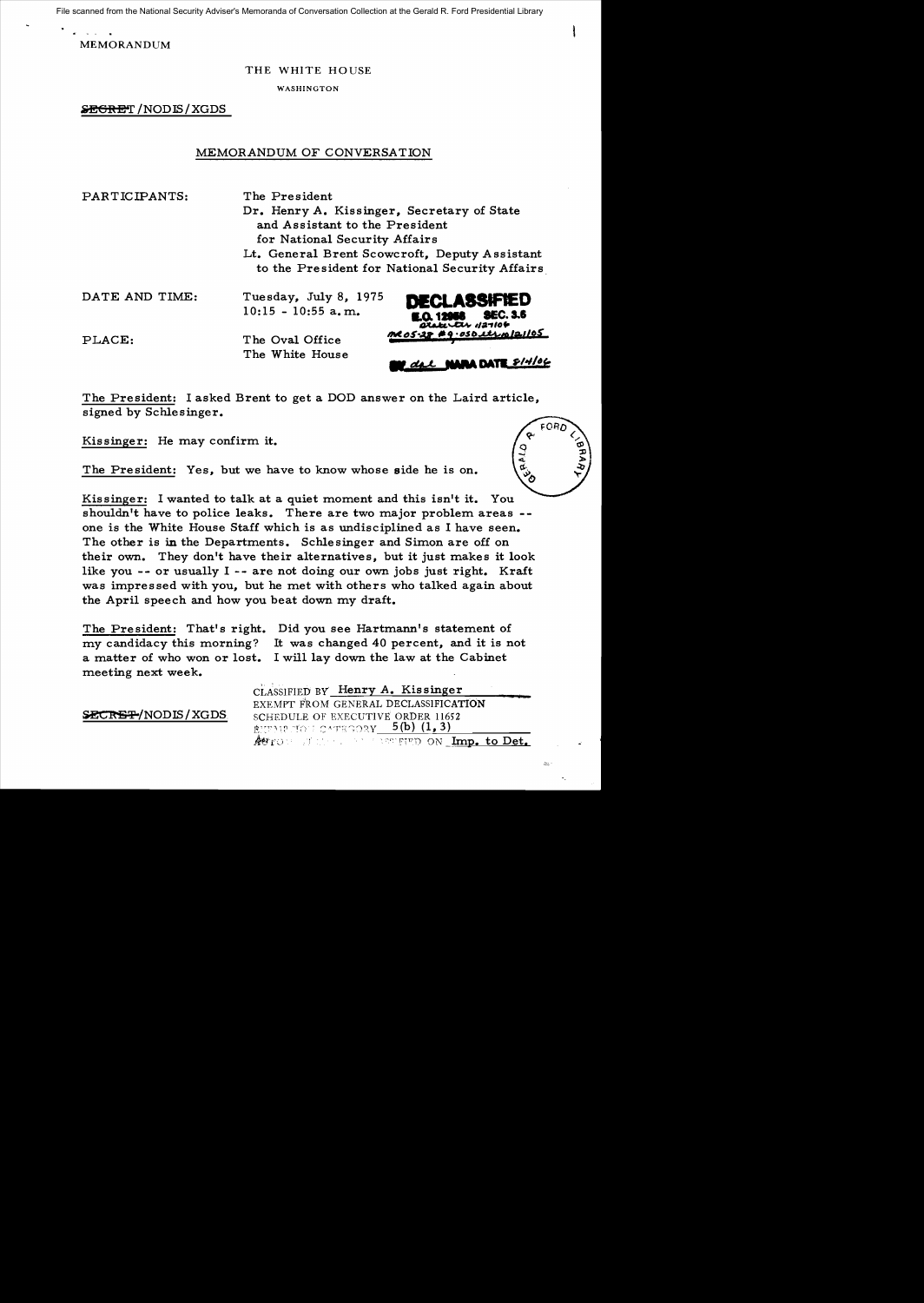## ~/NODIS/XGDS 2

Kissinger: I met with some Congressmen who just returned from the USSR. They were very supportive of detente and what we are doing. But they said the Laird article and Schlesinger statements are very damaging.

The President: I was so God damned mad when I read the Star article last night about the "unnamed Defense sources." I want Schlesinger to put it down in writing.

Kissinger: Let me show you the Dinitz proposal.

- -- The line in the south has been changed but it is still not satisfactory.
- -- The shift in the line north and south of the passes puts the passes in a bag.
- -- They want the Israelis to be left at Umm Khisheiba.

1£ they move the line west from what Egypt has already seen, I think it would be hopeless. How would it look to the Egyptian masses? What can Sadat say he got?

The President: I think we have to tell them we can't buy it. If they want to do it, that's it.

Kissinger: I am getting to the point of thinking it can't be done, that we tried and we have to move to a comprehensive proposal.

The President: I think we have to demonstrate we offered the four warning points, to show the American people we made an effort.

Kissinger: They will say they did everything we asked, got out of the passes, and it still didn't work.

I think you should go on television and layout the situation. Don't blame Israel. Say we will give military support to Israel, but not enough to sustain them in this position.

The President: Did Dinitz ask about aid?

**SECRET/NODIS/XGDS** 

 $\ddot{+}$  :  $\rightarrow$  ;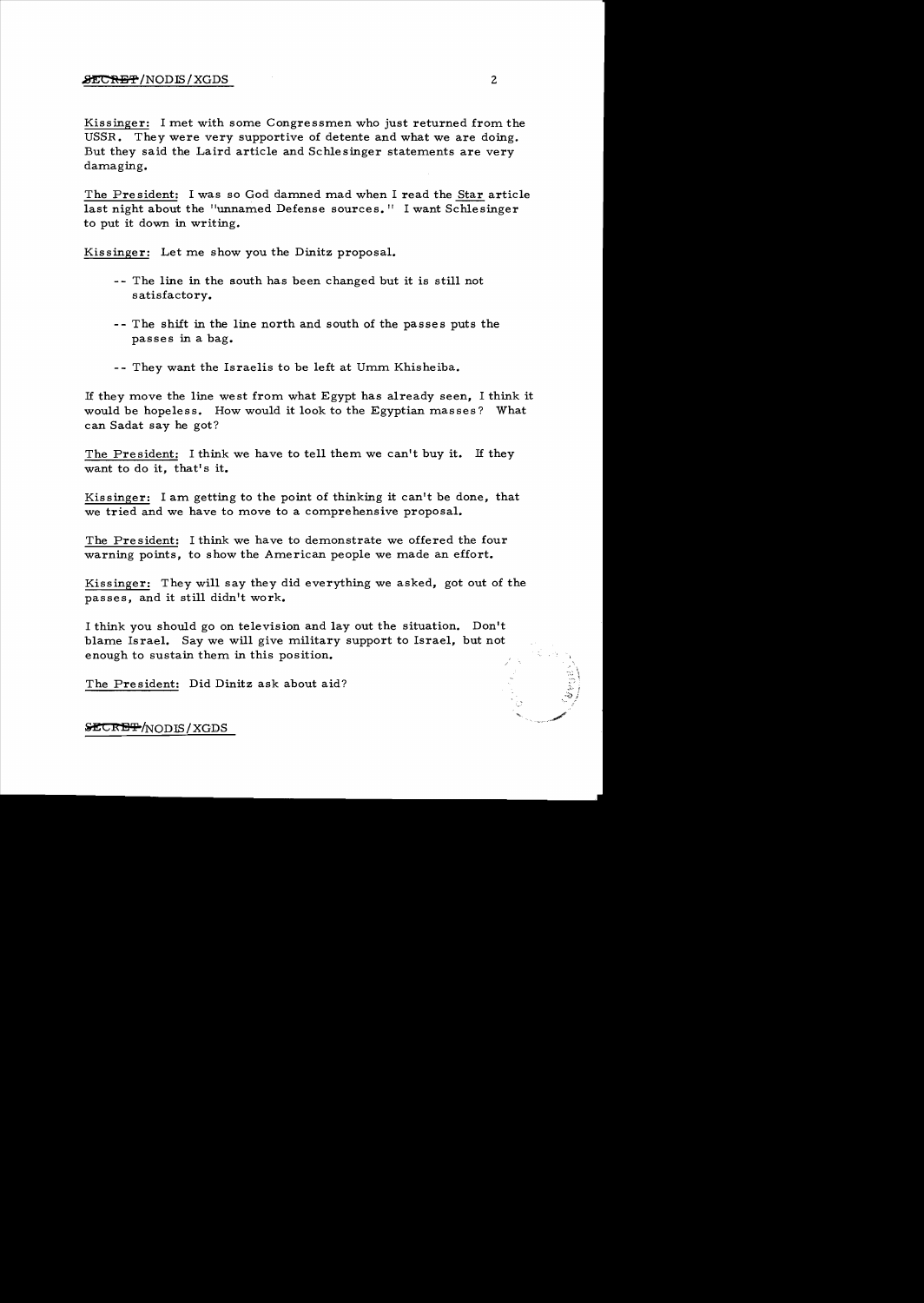## **.8ECRET**/NODIS/XGDS 3

Kissinger: Yes. I mentioned at Caneal Bay that they could get under \$2 billion with a satisfactory settlement. I mentioned maybe \$1.7 billion. He said yesterday that was unsatisfactory.

The President: I was thinking in terms of \$1 billion.

Kissinger: If there is nothing, I would go with \$700 million.

The President: I would say it is unsatisfactory and they must do better.

Kissinger: I will see Rabin on Saturday in Germany.

On the CSCE trip, we could slip Miki to the 7th and 8th. We could meet Asad on the 4th of August and come. home on the 5th. Another alternative would be to slip the Conference to August 28.

The President: I was planning to be at Vail between the 10th and 25th of August, so that would work fine.

Kissinger: On the Chinese, I met with Huang Chen. He was obviously under orders to be charming. I discussed the world view. He had no bilateral views to raise, but he had plenty to say about your visit. He called attention to the Teng statement and said it would be good for you to come regardless of the outcome. It reminded me of the Mao statement to Edgar Snow. They want a date for the visit.

The President: Fine. Have Brent work it out.

Kissinger: You know we have been talking with Cuba. We have a meeting tomorrow at the UN. We will have to lift our third country embargo anyway, but I would tell them we will do it after the San Jose meeting as a concession.



**SECRET/NODIS/XGDS**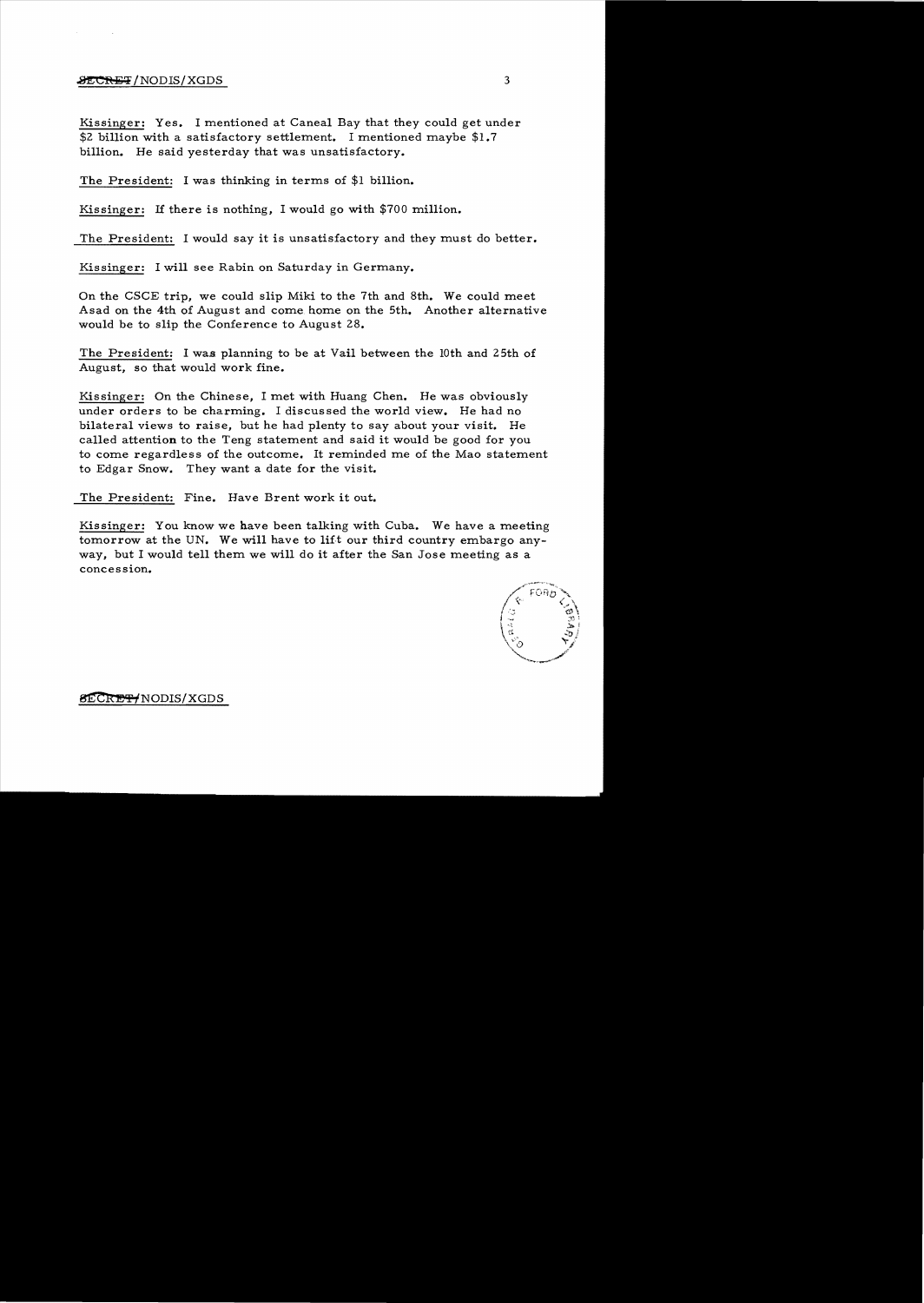$P/K$  $8 \mu\$ P darked Breat to get a DOD around one hard ontill sepred by Schle. K He may confirm M. VI /es, but we have to know where in he's one K Iwomited to talk as a guilt moment & this west it. you shouldn't trought police lanks. There are a magin put areas - are is WNS, which is als imaliaisplanides I have seen, The other is in a Depter Schles & Seman au of on their me They alcuit have their attenutives, but it first modes it hat like the me a would be one not dring our jobs just reget. Kigt was unpressed w) yours but he united atthes who talked a join about agril speecht how you heat down my chapt. P That unit Hartman that I my comment this winning. It was chonged 42% + with mother of certain on lost. Sevill lay down a low at a Calmiet unty must with. K I metal Crywan without for USSR They commence proportion of determine a certain drive But they said the haid article + Schles Flattements and my dominating. P. Server so God donned und artun 2 und the Star article last ingthe dront" unward depose sommer." I won't Schles to put down in writing Let une chour example Divinty prejonnel.<br>- Line ause South Changed hat still wot satisfie  $\mathbb{K}_{-}$ - The shift inc lime N+S of passe put so poeses in a bap. **DECLASSIFIED** AUTHORITY for  $mR-05-28$ ,  $89$ BY  $\mu$  NARA, DATE  $\frac{1}{109}$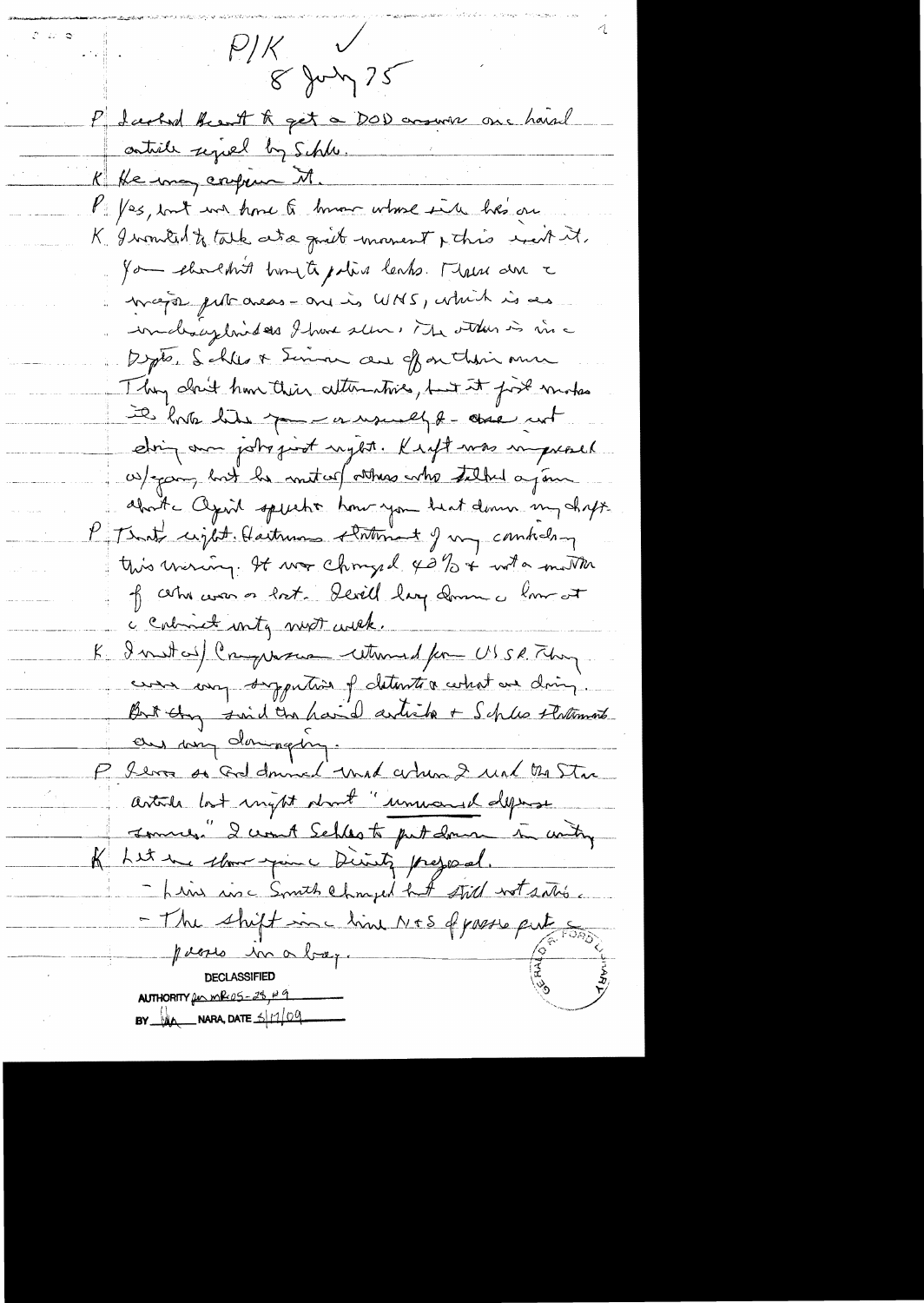- Thony won't torealis left at Um. Kethirb If they wave him west from what is has already seen, I think it und he hysess. How wouldn't broots comments, what can Sedat my hegot. P I think we have to tell then we could by it. If they want do it shots it. K I getting a c paint of thishing it could be closed, that are tried & move & compute joymed I I think we have to permountants we offered a for waring parts, & show a Am people we makon effort-R Thy and say they did unique and, gotant of - passes + it still helsent worth. I think you are should go on TV, to lay out st, don't blown I, say us well give mel support the, but wot long to swatarin them in they postion P Did don Sinisty appealed and 2 and 12 Unothered maybe 1.7, He said jectuly that was invited. P. Jans Christin internal 1 hr R Sprotting, Jurallys w 100 and P. I would say it was it and they must do little Ke On Iwill Su Kuli on Sat On Escating, are could slig Miki & 1-8, We Carl meet aoud en 4 Aug x crue hune en Conother alt-would be to stop my to any 28.